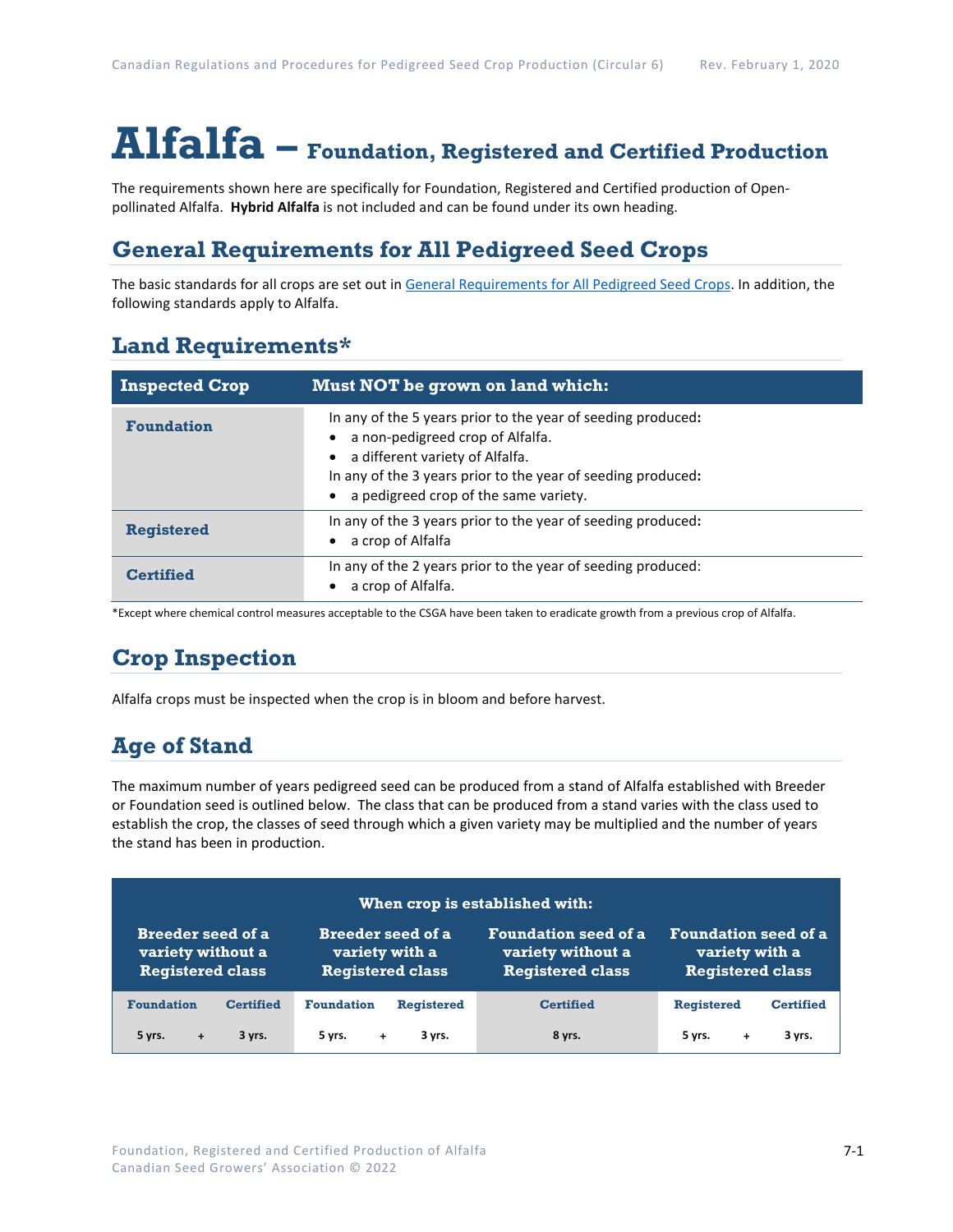## **Crop Standards**

## **Isolation**

The isolation must be reasonably free from plants that may cross pollinate with the inspected crop. The risk to varietal purity posed by plants that may cross pollinate varies depending on area, density, stage of maturity and distance from the inspected crop. These factors will be taken into consideration in determining the pedigreed status of the inspected crop.

#### Minimum Isolation Distances Required from an Inspected Crop to Other Crops:

#### 1. Varietal Purity **Distance**

- a. Inspected pedigreed Alfalfa of same variety and class 1 meter (3 feet)
- b. Inspected pedigreed Alfalfa of same variety, different class 3 meters (10 feet)
- c. Different varieties of Alfalfa or non-pedigreed Alfalfa Table below

|                                  | <b>Minimum Isolation Distance</b> |                   |                  |  |
|----------------------------------|-----------------------------------|-------------------|------------------|--|
| Area of<br><b>Inspected Crop</b> | <b>Foundation</b>                 | <b>Registered</b> | <b>Certified</b> |  |
| 5 acres or less                  | 300 m (984 ft)                    | 150 m (492 ft)    | 50 m (164 ft)    |  |
| More than 5 acres                | 200 m (656 ft)                    | 100 m (328 ft)    | 50 m (164 ft)    |  |

#### 2. Mechanical Purity **Distance 2. September 2. All 2.** Distance

a. Red Clover or Sweet Clover 3 meters (10 feet)

## Border Removal in Lieu of Isolation (10% Rule) for **Certified** Crops of Alfalfa (not applicable to Foundation or Registered crops):

For a Certified seed crop, 50 meters (164 feet) is normally required from the edge of the inspected crop to adjacent contaminating pollen sources including crops of different varieties or a non-pedigreed crop of Alfalfa. However, isolation requirements are based on the size of the Certified crop and the percentage of the crop within 50 meters of a contaminating pollen source (see demonstration of the 10% rule).

If the calculated area makes up more than 10% of the total inspected area of the seed crop, then border removal in lieu of isolation will be required so that the area harvested for seed is at least 50 meters from all contaminating pollen sources. Borders must be allowed to shed pollen before being discarded.

Even if each contaminating pollen source is separately affecting less than 10% of the seed field, the isolation correction/s will be required if, when combined, the sum total of all areas being affected is more than 10% of the entire seed field. For example, isolation correction is required if 6% of the west side of the field, and 5% of the south side of the field are within 50 meters of a different variety. Although each source of contamination is affecting less than 10% of the field, 11% (6+5) of the field is being affected in total so all sides affected will need to be corrected. Using this same example, if the west side of the field is 4 meters and the south side is 5 meters from a different variety, a border of 46 meters on the west side and 45 meters on the south side would need to be removed after pollen shed.

If the calculated area makes up 10% or less of the total inspected area of the seed crop, no border removal will be required provided there are at least 3 meters of isolation. A 3 meter isolation strip is always required between the inspected crop and adjacent contaminating pollen sources to prevent accidental harvest of the contaminating pollen source.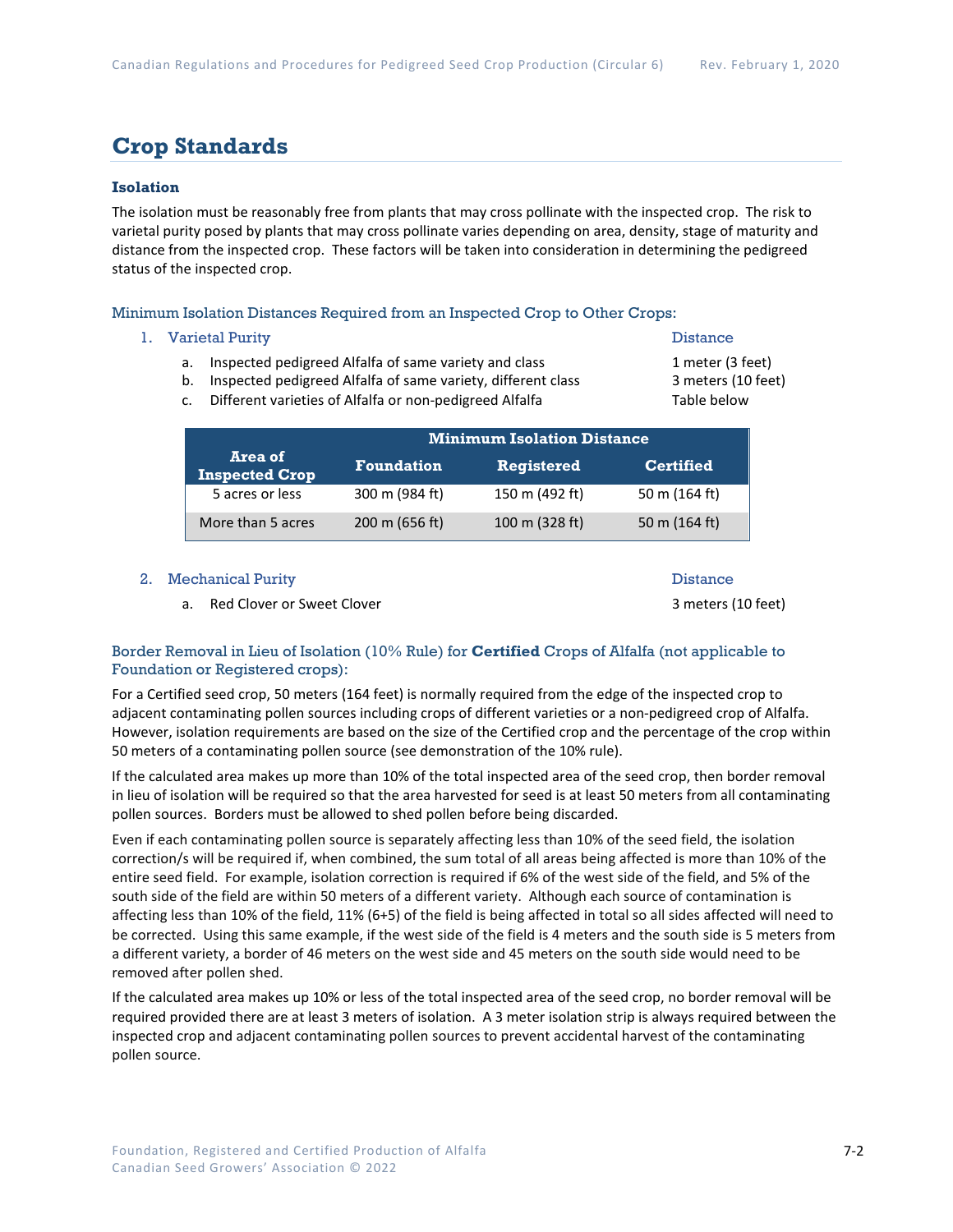## **Demonstration of the 10% rule for Certified Crops of Alfalfa**

The pollen contamination zone (**shaded area**) within the inspected field must not comprise more than 10 percent of the inspected seed crop area.